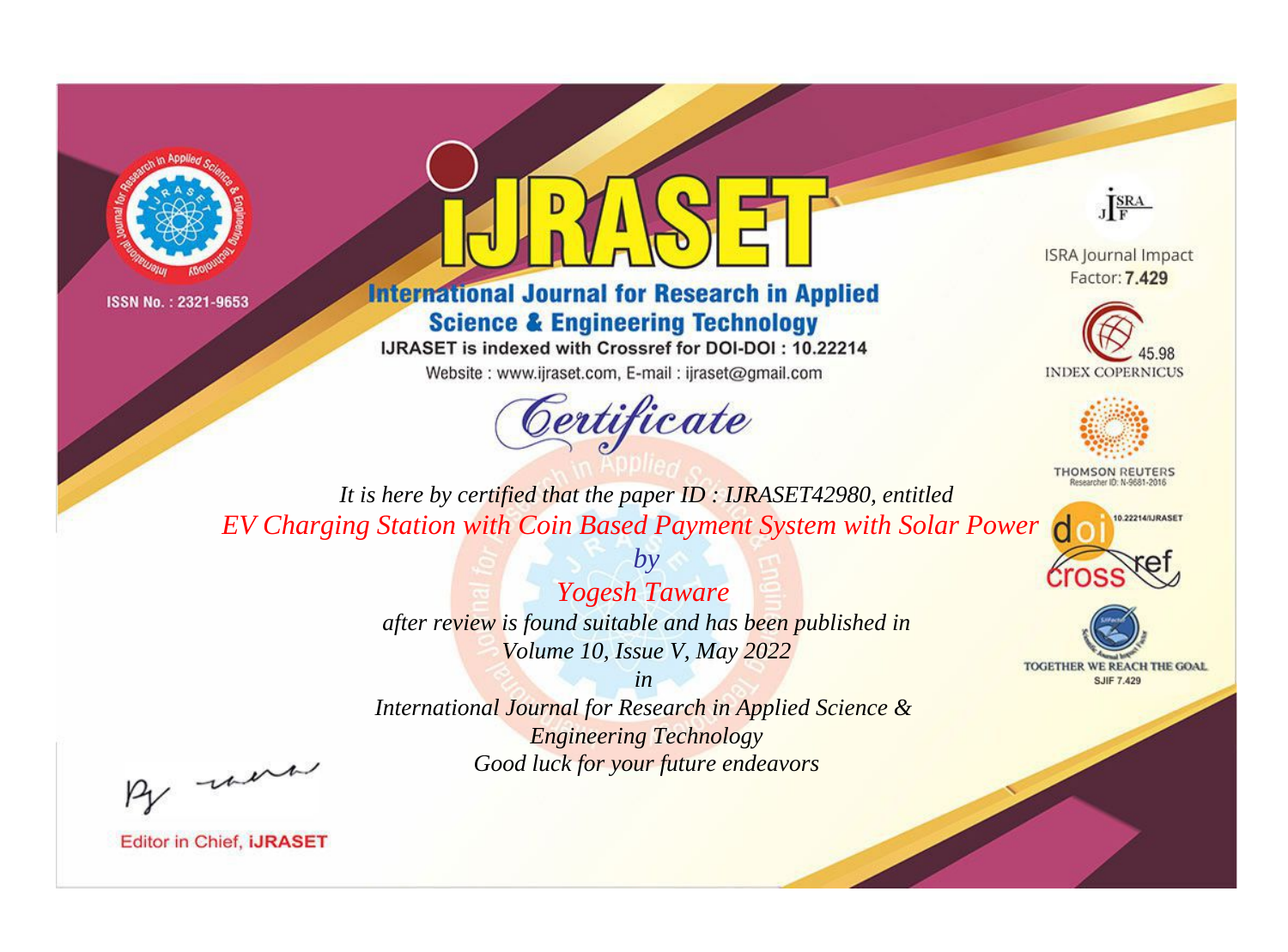



# **International Journal for Research in Applied Science & Engineering Technology**

IJRASET is indexed with Crossref for DOI-DOI: 10.22214

Website: www.ijraset.com, E-mail: ijraset@gmail.com



JERA

**ISRA Journal Impact** Factor: 7.429





**THOMSON REUTERS** 



TOGETHER WE REACH THE GOAL **SJIF 7.429** 

*It is here by certified that the paper ID : IJRASET42980, entitled EV Charging Station with Coin Based Payment System with Solar Power*

> *Nitesh Kale after review is found suitable and has been published in Volume 10, Issue V, May 2022*

*by*

*in* 

*International Journal for Research in Applied Science & Engineering Technology Good luck for your future endeavors*

By morn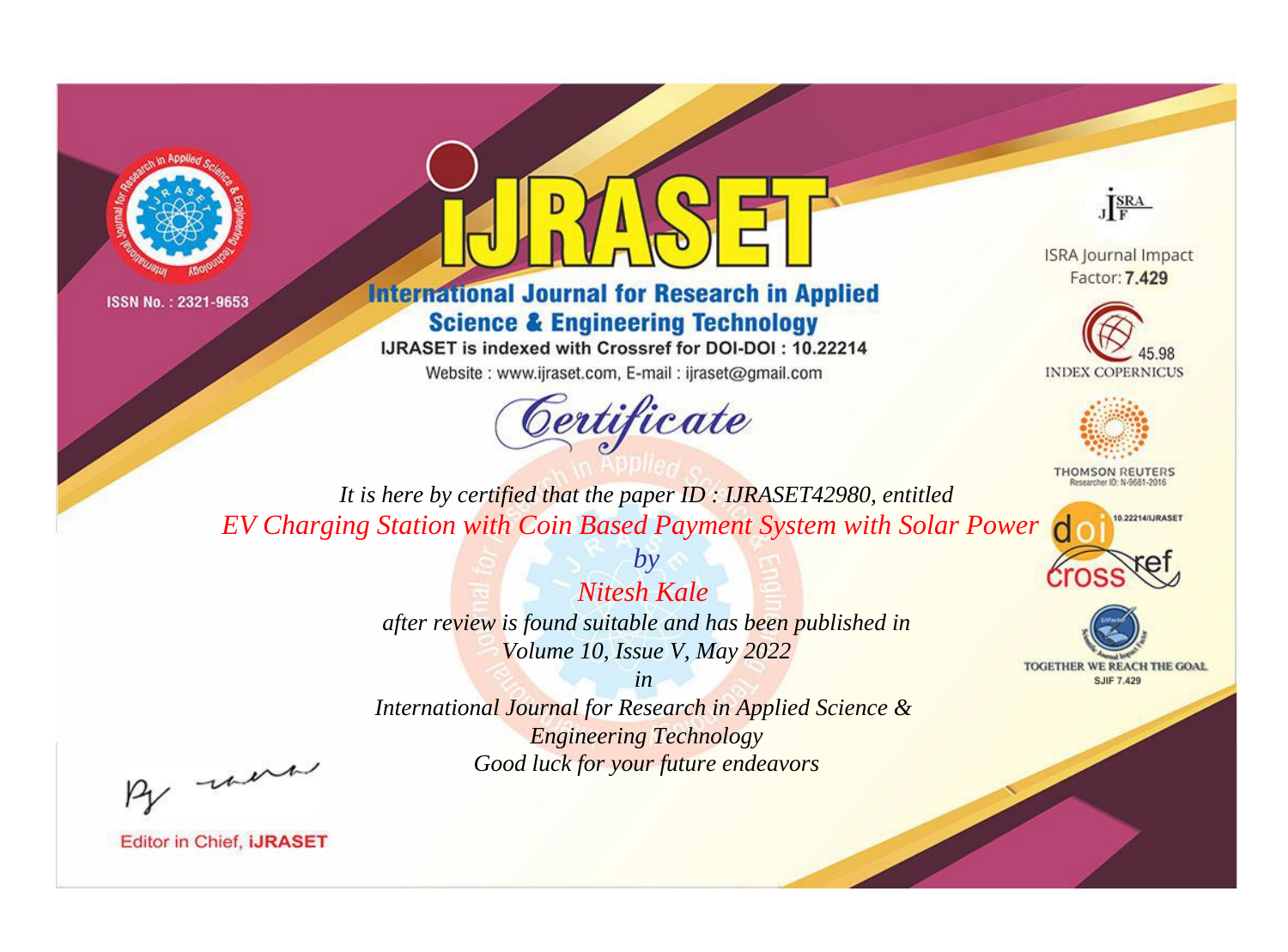



# **International Journal for Research in Applied Science & Engineering Technology**

IJRASET is indexed with Crossref for DOI-DOI: 10.22214

Website: www.ijraset.com, E-mail: ijraset@gmail.com



JERA

**ISRA Journal Impact** Factor: 7.429





**THOMSON REUTERS** 



TOGETHER WE REACH THE GOAL **SJIF 7.429** 

*It is here by certified that the paper ID : IJRASET42980, entitled EV Charging Station with Coin Based Payment System with Solar Power*

> *by Neha Jadhav after review is found suitable and has been published in Volume 10, Issue V, May 2022*

> > *in*

*International Journal for Research in Applied Science & Engineering Technology Good luck for your future endeavors*

By morn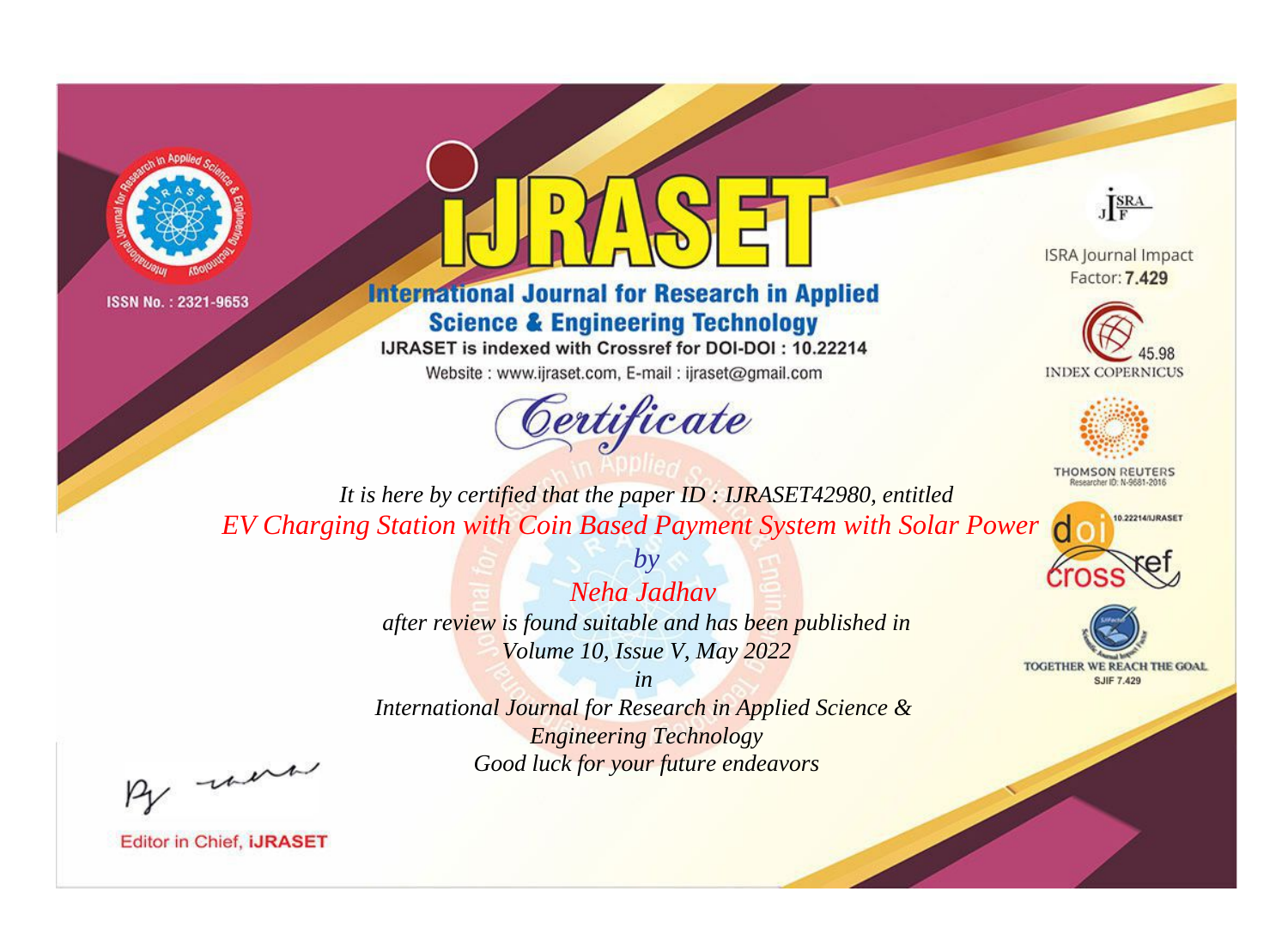



# **International Journal for Research in Applied Science & Engineering Technology**

IJRASET is indexed with Crossref for DOI-DOI: 10.22214

Website: www.ijraset.com, E-mail: ijraset@gmail.com



JERA

**ISRA Journal Impact** Factor: 7.429





**THOMSON REUTERS** 



TOGETHER WE REACH THE GOAL **SJIF 7.429** 

*It is here by certified that the paper ID : IJRASET42980, entitled EV Charging Station with Coin Based Payment System with Solar Power*

> *Uttam Chauhan after review is found suitable and has been published in Volume 10, Issue V, May 2022*

*by*

*in* 

*International Journal for Research in Applied Science & Engineering Technology Good luck for your future endeavors*

By morn